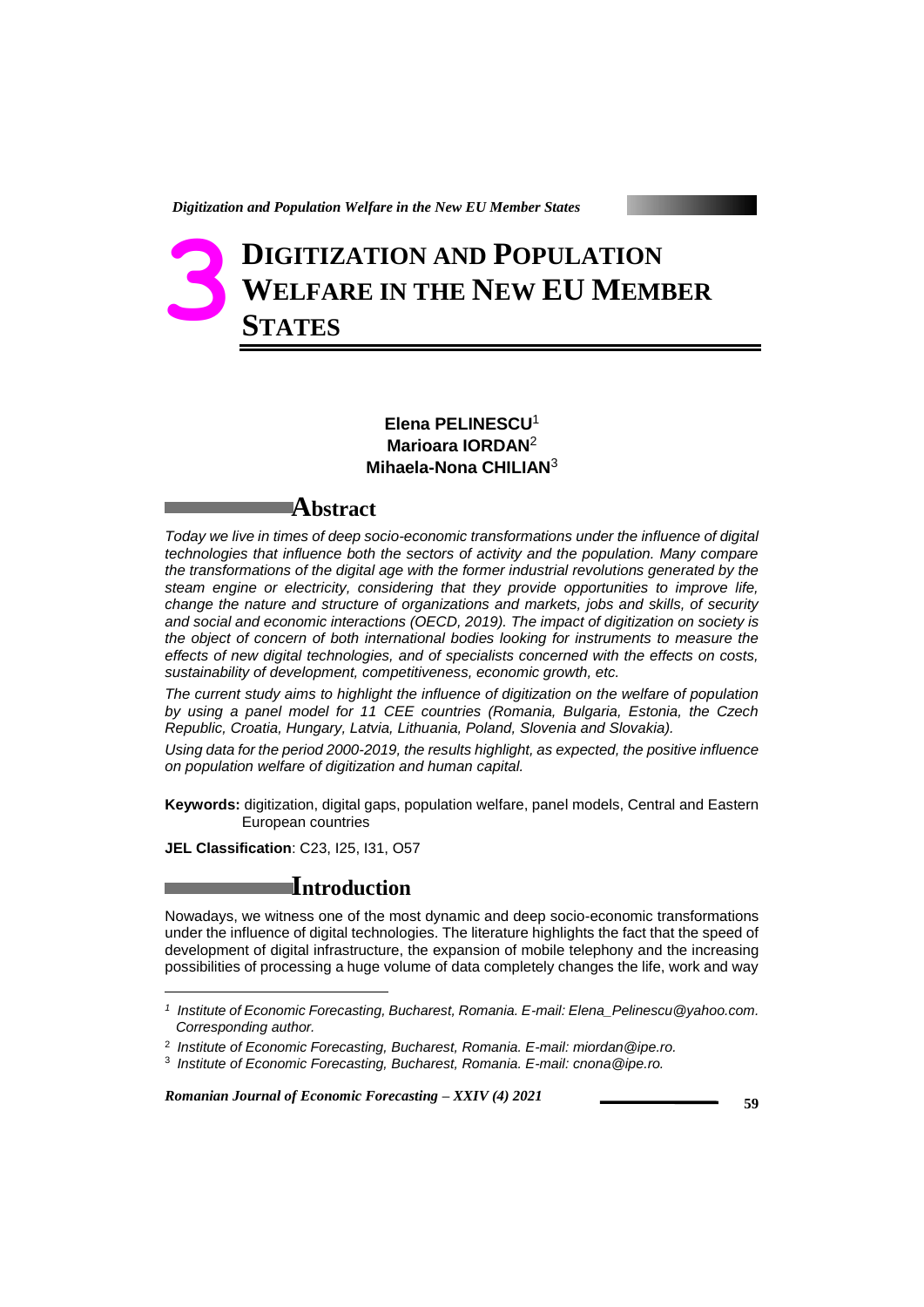of connecting people. Many compare the transformations of the digital age with the former industrial revolutions generated by the steam engine or electricity, considering that they provide opportunities to improve life, change the nature and structure of organizations and markets, jobs and skills, security and social and economic interactions (OECD, 2019).

Digitization involves changes generated by the learning machines, platforms for creative thinking development (platform thinking) and crowd-based action (McAfee & Brynjolfsson, 2017, quoted by Dufva and Dufva, 2019, p.17). We witness a fusion of technologies and an interconnection with the fields of biology, physics and digitization, a flexibility and adaptability of codes that allow for people a closer connection with machines, creating new aggregate forms of human and non-human actors (Berry, 2016). Digitization, in the opinion of Dufva and Dufva (2019, p.18) is "the action of transforming various previous physical or analogue actions into digital systems" which are based on binary structures.

Globalization and technological progress have facilitated the global economic exchanges of goods, human resources, money and ideas, with people creating real communication networks and exchanges of ideas. The  $21<sup>st</sup>$  century is dominated by the digital technologies that ensure economic growth, create new jobs, allow for fast access to information and services; in fact, transforming the society into the so-called digital society and ensuring the growth of population welfare.

Digital technologies, such as the Internet, the World Wide Web, social media, portable devices, artificial intelligence, robots, were the engines that led to the formation and development of digital society. Communication networks, information, networking, may create the premises for solving many problems the society faces, leading to a new step in the evolution of the world, namely the digital society.

The importance of research on the relationship between Information and Communication Technologies (ICTs) and economic growth is found at the heart of researchers' interest, Vu, Hanafizadehb and Bohlin (2018, p.8) revealing that "by period, the average number of publications increased from 2.7 from 1991-2000 to 7.6 from 2001-2010 to 13.1 from 2011- 2018", which also shows that this research area is of strategic significance for all the countries. ICTs play a key role in the digital society, both as a sector of the economy and as advanced tools of production and services that produce significant changes in both the jobs and in the skills required from future workers, nationally and globally. "Workers able to use information and communication technologies can help formulate solutions ... (on unemployment n.a.) both by creating new jobs in the ICT sector and by supporting the labor market to become more inclusive, innovative, flexible and accountable." (World Bank, 2013, p.6). According to experts at the Mc Kinsey Global Institute (2013, p.12), "Mobile Internet will generate an annual economic impact of over \$3.7-\$10.8 trillion by 2025" and, according to Elena Kvochko, quoted by World Bank experts "in the OECD countries, more than 95% of businesses have an online presence" (World Bank, 2013, p.11).

Nagy Hanna (2016) considers that ICTs might be a powerful tool for implementing a sustainable development strategy, transforming economic sectors such as education and health, businesses (2016) and cities, renovating the public delivery services, increasing the security of citizen transport, helping to reduce corruption and increase welfare.

The development of a digital society at EU level involves allocation of significant funds for the growth of research and development in the field of technologies, in partnership with the private sector, and their commercialization. In this regard, the Horizon Europe 2021-2027 Program and the new investment scheme in the digital transformation of Europe provide for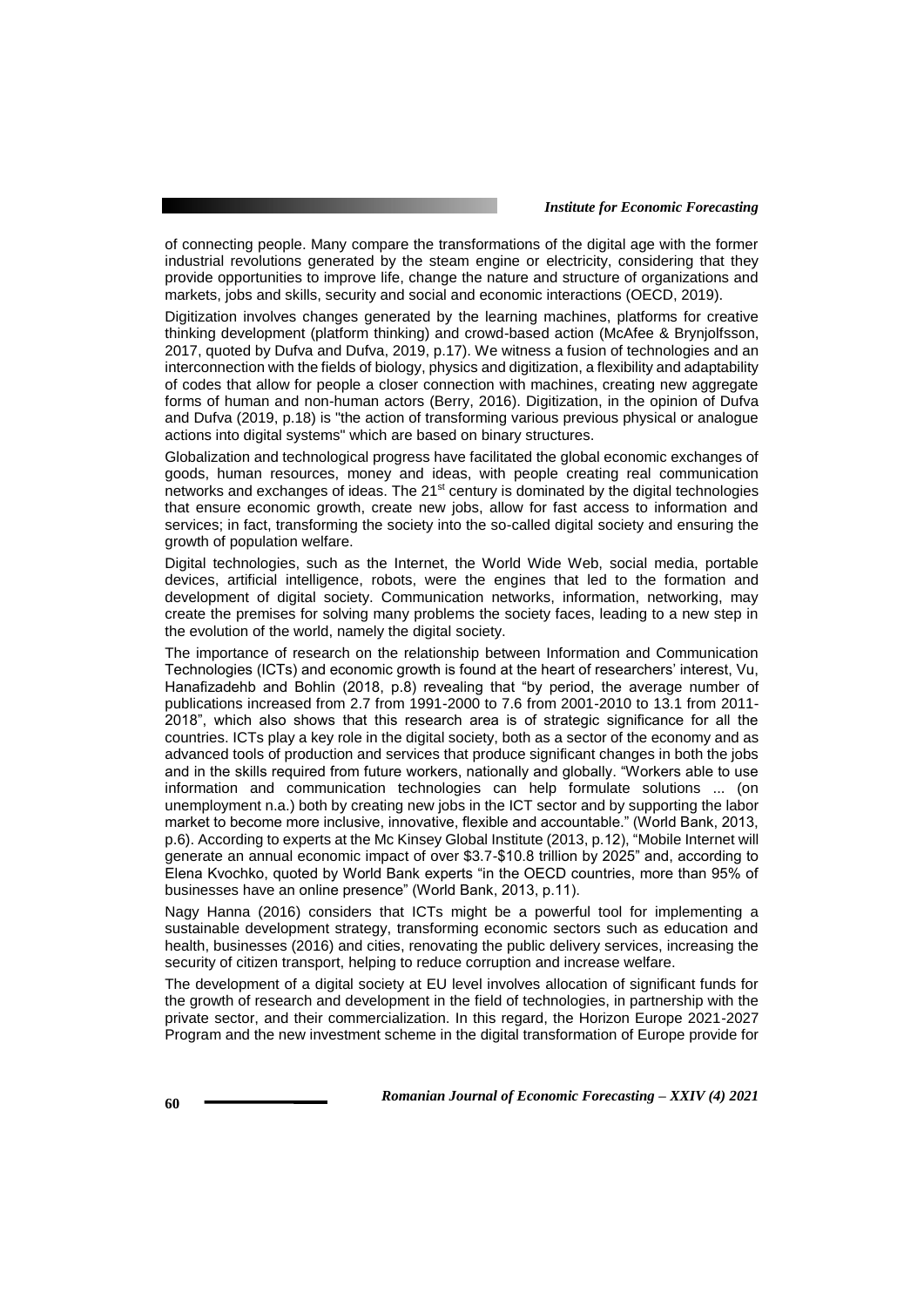

the allocation of 2.5 billion Euros directly for AI and an additional EUR 700 million for investment in ensuring advanced digital skills through education and training (Chivot, 2019). The aim of this paper is to highlight the influence of digitization on population welfare by using a panel model. The originality of the paper rests in revealing the direct impacts of digitization on welfare, showed with the help of contribution of the Information and Communications economic sector stated by the sector's value added and number of employees, as well as the indirect impacts showed with the help of other digitization indicators, such as those pertaining to connectivity: mobile phones subscriptions, households' access to Internet and Internet usage in the 11 CEE countries that are members of the European Union. It is also revealed the importance of human capital and of research efforts at national level, as key factors in stimulating the digitization process in order to ensure welfare. Considering that the human capital and its abilities (digital, for research) is the more important, Schwab and Zahidi (2020, p.5) find a stagnation in human capital in the developed countries, in parallel with a decline by 3% in meritocracy at world level and in the digital competencies scores in 2020 as compared to 2017 in 16 out of the 27 OECD countries. The expansion of ICT in an increasing number of sectors of society made that 50% of the ICT professionals work outside the ICT sector, and their deficit will continue to grow in the next period; in Japan alone is expected to reach 450 thousand persons by 2030 (ILO, 2020, p.7).

The paper is structured into three parts, including some conceptual aspects of digitization and how to approach it in different studies, the analysis of digitization in some CEE countries based on a panel model and conclusions.

## **1.** Conceptual aspects and literature review

The term *digital* is used in the information technology as a binary number system (Dufva and Dufva, 2019 citing Ceruzzi, 2012 and Steiner, 2013) or a concept that refers to living in digital and digital culture (Negroponte, 2015). "*Digitization* is the conversion of data and analogue processes into machine reading format, i.e., 1 or 0, a format that can be read and processed by computers" (OECD, 2019a, p.7). While digitization is the use of digital data and technology and the interconnections that result in the changes in existing activities or new activities, digital transformations concern the social and economic effects of digitization that encompass society as a whole.

In the Oxford English Dictionary, digitization is defined as "the adoption or increase in the use of digital technology or computers in organizations, industries, countries, etc."

Related to digitization, the literature even defines the digital economy, characterized in the opinion of L'Hoest, (2001, p.44), by three significant factors, namely: a) the network effect that significantly contributes to economic growth by capitalizing on the so-called Metcalfe's law; b) changes in the business cycle, generated by the combination of ICT and globalization; c) more efficient business models, related to the use of new technologies that determine a more emphasized growth trend.

De Freitas W., (2020), considers that the *digital economy* captures the impact of digital technologies on production and consumption and Nosova S.S. *et al*. (2018), defines the *digital economy* as that economic activity in which the key factor of production is the digital data generation, showing that digital transformations have dramatically changed the world and had a major impact on the structures of the economy.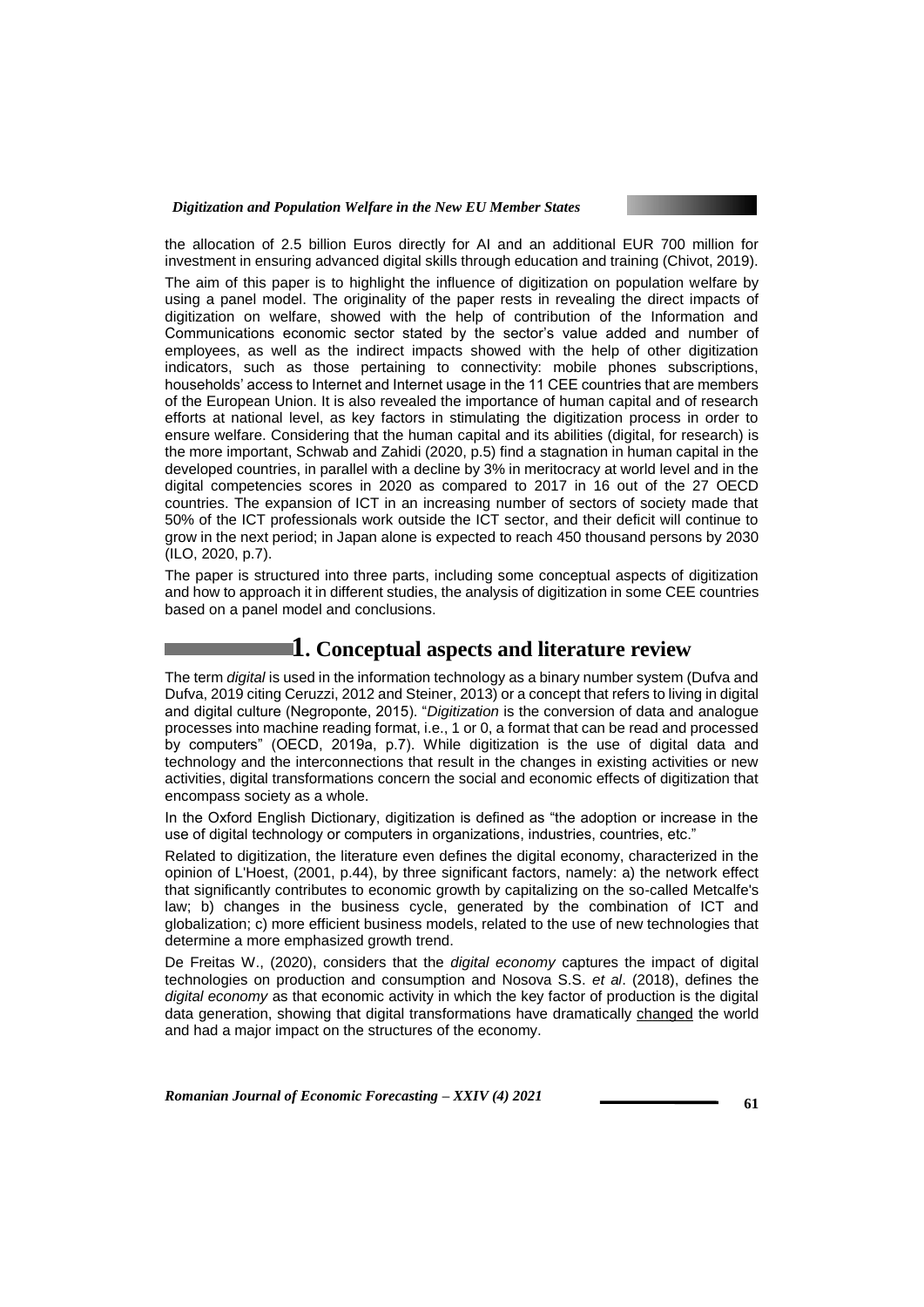According to the IMF experts (2018, p.7) the *digital economy can be narrowly defined* as online platforms and the activities that take place on these platforms, while in the *broad sense the digital economy can be defined* as all activities that use digital data as part of digital economy, which in the modern economy means the whole economy.

Referring to the digital economy in a narrow sense, Zang and Chen (2019) define it only from the perspective of the ICT sector, including telecommunications, Internet, IT services, software, etc. In a broad sense, the same authors include both the previously defined ICT sector and parts of the traditional sectors that have integrated digital technologies.

The main components of the digital economy are in the view of UN specialists (2019, pp. 4-5):

- *basic or fundamental aspects* that refer to fundamental innovations (semiconductors, processors), basic technologies (computers, telecommunication devices) and available infrastructure (Internet, telecom networks);
- *information and digital technology sectors* that deliver products and services, including digital platforms, mobile applications, payment services, given that digital technologies have affected the service sector to the highest degree through innovations in this field, with spillover effect also to other sectors of the economy;
- *an increase in the digitized sectors*, such as e-commerce, e-government e-finance, emedia, but also the tourism and transport sector, so that the staff of these sectors must have digital skills, and also the population.

Many studies have digitization and its impact on society as object of research, focusing either on its measurement through indicators (Kononova, 2015; Afonasova, Panfilova, Galichkina, 2018; Herrero and Xu, 2018; Dutta & Lanvin, 2020; European Commission 2020; Cámara, Tuesta, 2017; Balcerzak, Pietrzak, 2017 and others), or on the impact of digitization on efficiency, productivity and competitiveness (Kazakova, Dunne, Bijwaard, 2020, Săvulescu, 2015, Goldfarb, Tucker, 2017), on the risk of poverty (Kwilinski, Vyshnevskyi & Dzwigol, 2020); on economic growth (Mićić, 2017); on the causes of poor acceptance of artificial intelligence (Kazakova, Dunne, Bijwaard, 2020), to highlight only a few aspects. The methodology varied from TOPSIS multicriteria analysis by applying the measure of general distance (Balcerzak, Pietrzak, 2017), to comparative analysis, correlations and the Monte Carlo method (Kwilinski, Vyshnevskyi & Dzwigol, 2020), survey (Kazakova, Dunne, Bijwaard, 2020), rank analysis (IMD, 2020), and panel data model (Biagi, Parisi, 2012, ITU, 2019).

Biagi and Parisi (2012) used a panel model with data on the Italian manufacturing companies with the aim to reveal the complementarity of ICT and human and organizational capital in processing. The data showed weak complementarity between ICT and the organizational innovations, a result that was also confirmed in the case of the German manufacturing companies, for which the data referred to investment in ICT and not ICT usage. The explanation is given by the fact that the analysis referred to the 1995-2003 period, characterized by productivity slowdown, when the solutions employed by companies to increase efficiency were changes in the structures of corporations, staff layoffs, introduction of new business forms in order to improve quality of goods and services, and to a lesser extent envisaged investment in new technologies.

Mićić (2017) analyzed the influence of digitization on gross domestic product (GDP) in the European Union countries, but also made a comparison with the Western Balkan countries, the conclusion being uncertain about the correlation between investment in ICT and the GDP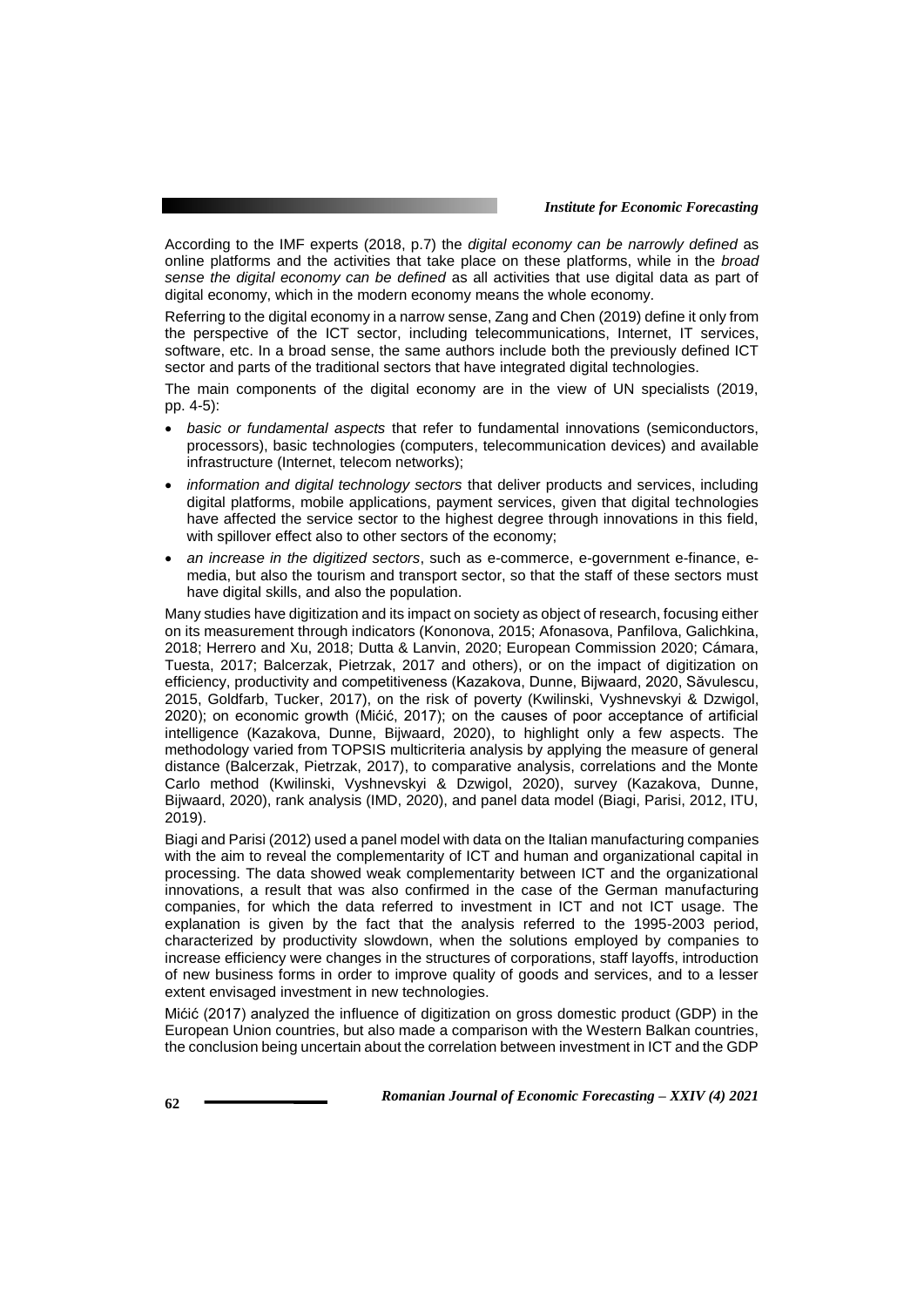growth per capita. One explanation may be, as pointed out by Dedric *et al*. (2003), that investments in ICT should not only be considered as investments purely in equipment, but also investments in telecommunications, software and services. However, the technological map of Europe shows that the countries with a high level of investment in ICT also have a high level of GDP per capita.

Piatkowski's (2004) analysis of direct contribution of ICT to the GDP growth in some EU countries shows that over the 1995-2001 period the total impact was higher than average in the EU15 countries (0.73), in the Czech Republic (0.86%), and in Hungary (1.29%) and below this average in Poland (0.70), Bulgaria (0.45%) and Romania (0.22%). Furthermore, he calculated the share of this contribution to the GDP growth in the 1995-2001 period, noticing that the largest contribution was recorded by Bulgaria (88%), followed by the Czech Republic (38%) and Hungary (35%), above the EU15 average level of 30%, while in Romania the contribution was only 28% and 14% in Poland (Piatkowski, 2004, p.21).

Săvulescu (2015), conducts an analysis of ICT in the EU countries highlighting its importance in increasing efficiency and competitiveness, despite major differences in the contribution of this sector to national GDP growth, the shares ranging in 2013 at levels below 9 % of GDP, with an average of 4.82% in the EU 28.

The ITU specialists (2019, p.3), in a study on 73 countries, grouped into OECD and no-OECD countries, revealed that and increase by 10 percent in the CAF Digital Ecosystem Development Index leads to an increase by 1.3 percent in the GDP per capita. When the data series is split into the two groups (OECD and non-OECD countries), it is found that an increase by 10 percent in the Digital Ecosystem Index (DEI) leads to an increase in the GDP by 1.4 percent in the OECD countries and by 1 percent in the non-OECD countries. Moreover, based on a fixed effects panel model it was found that and increase by 10 percent in the DEI leads to an augmentation of labor productivity by 2.6 percent and of total factor productivity by 2.3 percent.

Kazakova, Dunne, and Bijwaard (2020), examines the extent to which the EU companies use technologies based on artificial intelligence in order to increase productivity and competitiveness. Analyzing the adoption of artificial intelligence (AI) technologies in the European Union enterprises, they showed, in a study commissioned by the European Commission, on a sample of 9640 enterprises in 30 countries (of which 8.6% large enterprises, 22% medium-sized, 34.4% small and 35% micro-enterprises), that about 42% of enterprises have adopted at least one artificial intelligence technology, while 40% of enterprises have not and do not intend to adopt such technologies in the future, while 18% of enterprises intend to adopt such technologies. Moreover, about 25% of enterprises used at least two AI technologies, most of them (39%) being large enterprises and only 22% small enterprises and 21% micro-enterprises. By sectors of activity, the IT sector with about 63% is by far the largest user considering the value added obtained from these investments. The causes of the poor implementation of these new technologies indicated by the study would be: gaps in staff skills (45%) and difficulties in hiring new employees with the necessary skills (57%), to which the high costs of implementing such technologies (52%) and of adapting the operational processes (49%) are added.

Kononova (2015) highlights the existence of 14 indicators that seek to measure the digital society, each including between 8 and 113 sub-indicators, calculated by different bodies, professional organizations, and researchers. Deepening the analysis to six of them (KEI-Knowledge Economy Index, IDI-ICT Development Index, EGDI-E-Government Development Index, GII-Global Innovation Index, NRI-Networked Readiness Index, and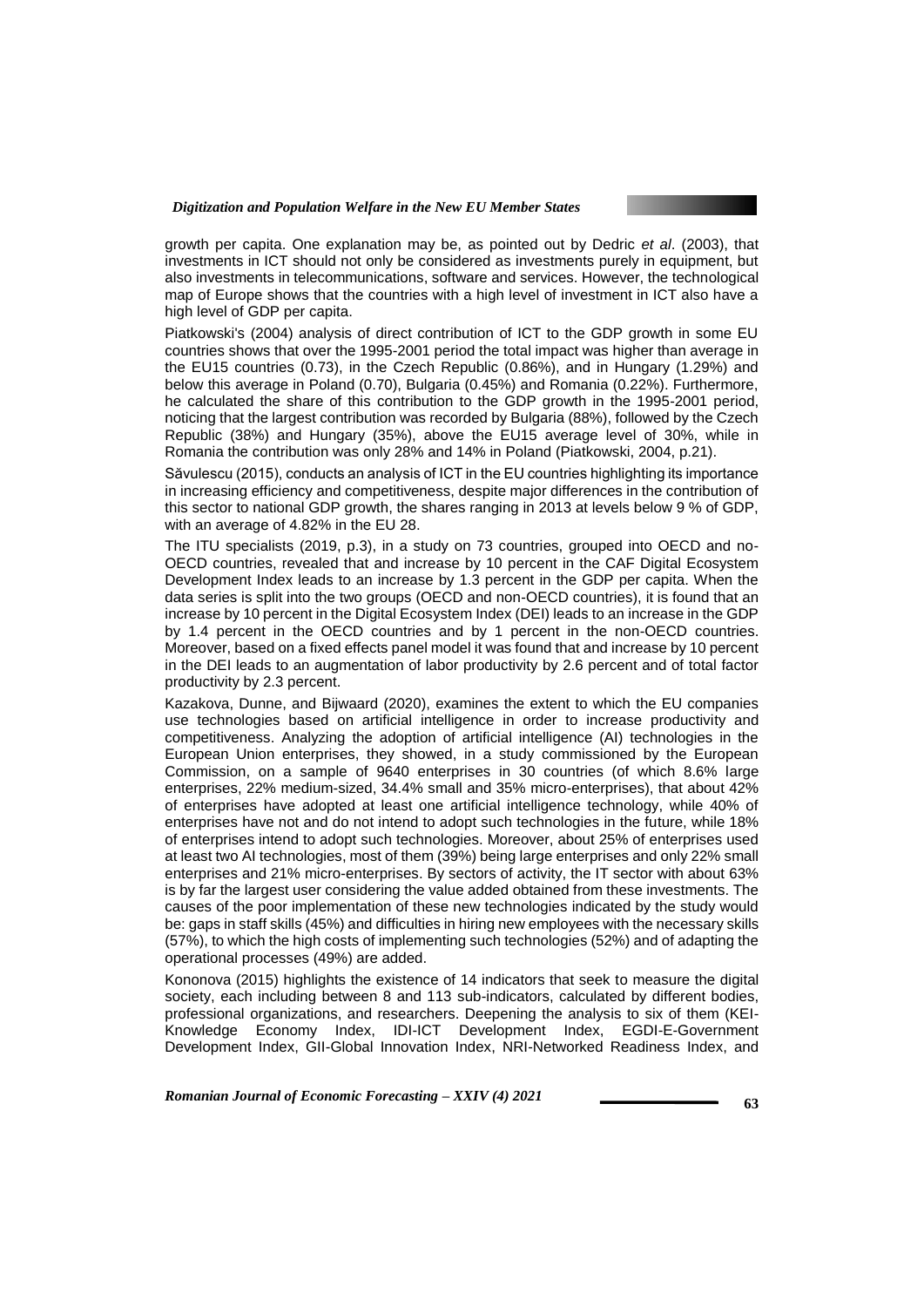GCI-The Global Competitiveness Index), she highlighted a close correlation among them, varying between 0.81 (KEI-GCI) and 0.94 (NRI-GII). What this study reveals to us is the relativity of countries' ranking according to the aggregated indicators in the complex index that aims to highlight the progress made worldwide by different countries in building the digital society.

Afonasova, Panfilova, Galichkina (2018), analyze the indicators that characterize the level of digitization and the measures that stimulate the digitization process. Herrero and Xu (2018) use the New Economy Index for comparison with the Caixin Digital Economy Index for comparisons between China and the OECD countries on the progress of the digital society.

The OECD specialists (2019b, p.7) assessed the role of digitization on business dynamics in 15 countries by considering different issues of digitalization transformations, revealing that the digital-intensive sectors turned into the most dynamic of the economies and that after 2001 their dynamism has declined as compared to other sectors, major differences being recorded among the countries because of political and institutional factors. As a matter of fact, they consider that 35-40% of the digital intensive sectors' dynamics was due to technological changes and 40% was due to country-specific factors. The policies that may increase sector dynamism involve six measures, as follows: promoting education and training correlated with the supply and quality of entrepreneurs when fast changes in the business environment happen; facilitating access to finance of the new mixed companies, especially in the start-up phases; stimulating the growth potential of entrepreneurs; diminishing the legal and administrative entrance barriers for start-ups; assuming regulation of market players correctness by strengthening contract efficiency and business regulations; avoiding the excessive costs of experiments and failures, especially the inefficient insolvency procedures.

Balcerzak, Pietrzak (2017, p.11), use a TOPSIS multicriteria analysis by applying the measure of general distance (GDM) to highlight the progress made by the Visegrad countries in terms of increasing the level of digitization during the 2012-2015 period, highlighting Slovakia as ranking first, followed by the Czech Republic.

Goldfarb, Tucker (2017), resuming the analysis of the digital economy, show how the world economy is changing under the influence of such technologies, primarily highlighting cost effects: low costs of search, replication, transportation, verification, information collection on consumer habits, all these affecting organizations and companies.

Kwilinski, Vyshnevskyi, Dzwigol (2020) analyze the impact of digitization on the risk of poverty in the EU member countries for the period 2014-2018, highlighting the positive effect of digitization on reducing the risk of poverty and social exclusion. Using the method of comparative analysis, correlations and the Monte Carlo method, the authors assessed the probability of a change in the level of population at risk of poverty and social exclusion indicator depending on the level of digitization reached by each country. Analyses based on an opinion poll showed that populations in countries with a low level of digitization were much more exposed to the risk of poverty and social exclusion (25.44%), as compared to the populations in countries with a high level of digitization of activities (9.74%). A special situation was registered by Lithuania, which, although it experienced a four-position increase in the level of digitization (from the 18<sup>th</sup> rank in 2014 to the 14<sup>th</sup> rank in 2018) registered an increase in the risk of poverty and social exclusion by 1 percentage point.

Mentsiev *et al*. (2020, p. 2962) consider that digitization has increased business efficiency, that in 2016 Japan and Brazil registered the highest percentage of using cloud computing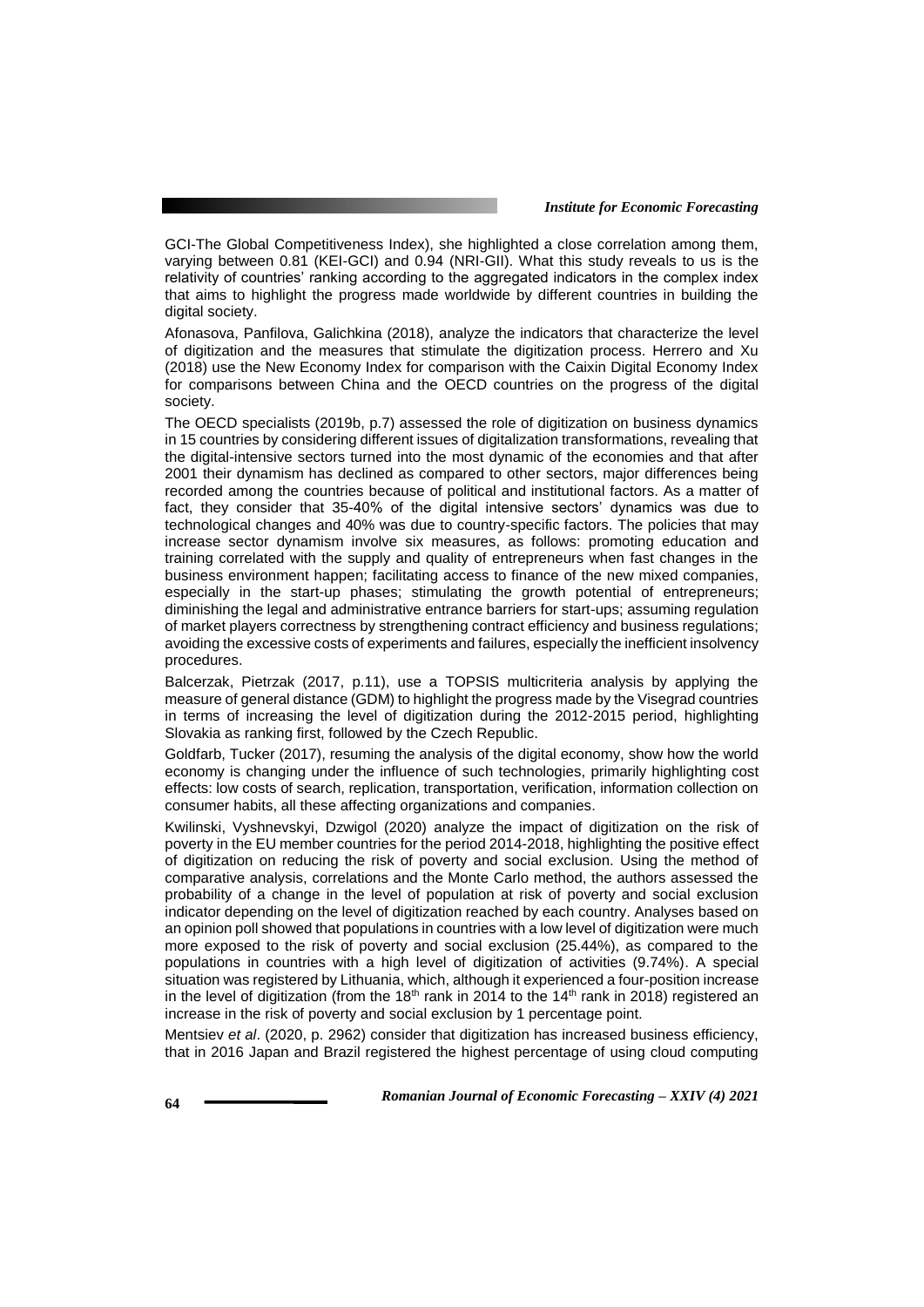

(45%) and that the German companies registered the highest shares of adopting new electronic resource planning technologies (57%) and new client management technologies (45%).

All these research papers reveal concerns regarding the analysis of digitization impact either on welfare or on poverty reduction, on business efficiency or on labor productivity growth, by using a wide range of indicators. What the current paper brings as novelty is the fact that it approaches the impact of digitization on population welfare in two ways. The first one concerns the direct impact of the ICT sector, revealed by the GVA contribution, an issue also found in other studies, such as Mićić (2017), Piatkowski (2004), Săvulescu (2014), ITU (2019), etc. The second one, less investigated in the literature, refers to revealing the indirect impact, stated through the transformations occurred at the level of human capital, concerning both the digital skills and the creative abilities supported by the increasing communication capabilities and the participation in professional networks to exchanges of ideas facilitated by the new technologies and the use of the Internet tools.

The main issues raised by measuring the digital economy are: differences in the definition of the digital economy; data quality issues, given their absence or poor quality; price problems, which influence the way deflators are calculated; the invisible aspects of the digital economy, especially in the business or consumer relations. (Bukht and Heeks, 2017, p.15).

# **2. Analysis of degree of digitization based on a panel model**

The analysis of digitization of the chosen countries based on its narrow sense definition indicates that over the 1995-2019 period the efforts of the analyzed CEE countries were significant, the share of the ICT sector in the GDP increasing significantly.

Over the 2000-2019 period, digitization of the economy continued, so that in 2019 the countries with the highest share of ICT in the total value added of the economy (GVA) in the analyzed CEE countries (Bulgaria, the Czech Republic, Estonia, Croatia, Hungary, Latvia, Lithuania, Poland, Romania, Slovenia, Slovakia) were Estonia with 9.3%, Romania with 7.69%, Bulgaria, with 7.1%, Hungary 6.56%, while Lithuania had 3.96% a share, as one may see in Figure 1.

A possible cause for the evolution of share of the ICT sector in the GVA might be the different interests of entrepreneurs and governments in the development of this sector, the lack of real incentives, insufficient training of the workforce in this field and poor use of facilities offered by the new ICT technologies. However, as a result of digitization efforts, during the 2004-2019 period the share of homes connected to the Internet increased by 72 percentage points in Hungary, by 70 pp. in Latvia, Lithuania and Romania, by 68 pp. in the Czech Republic, by 65 pp. in Bulgaria, by 61 pp. in Poland, by 59 pp. in Estonia and Slovakia, by 42 pp. in Slovenia and by 40 pp. in Croatia. The progressive development of connectivity allowed for the increase in the share of homes with Internet access, so that in 2019, about 75% of all households had Internet access in Bulgaria, 81% in Croatia, 82% in Lithuania and Slovakia, 84% in Romania, 85% in Latvia, 86% in Hungary, 87% in the Czech Republic and Poland, 89% in Slovenia and 90% in Estonia (Figure 2).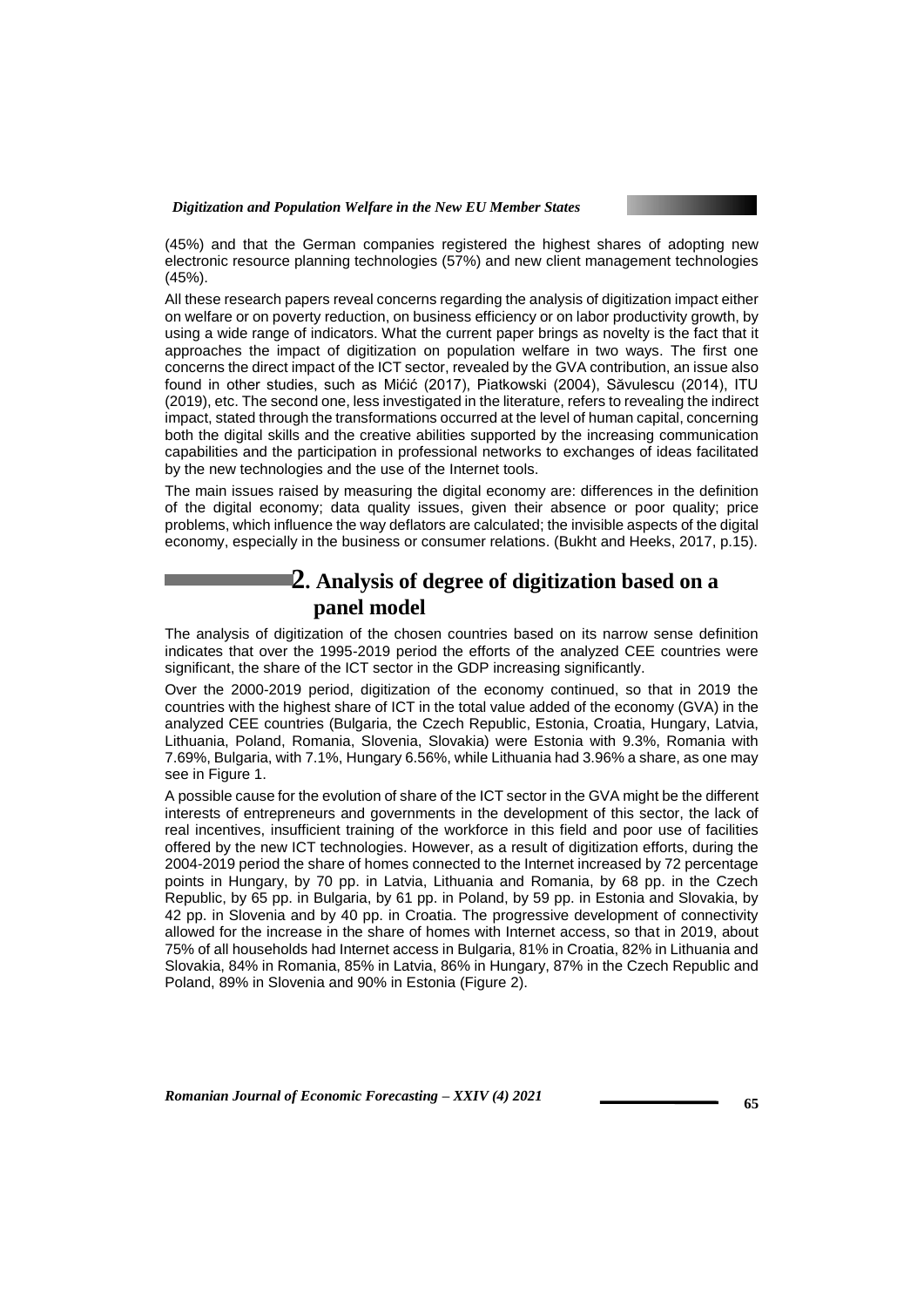

**Figure 1. Percentage of the ICT sector in GVA in the CEE countries**

*Source*: Eurostat: Percentage of the value added of ICT sector in total value added of economy, authors' computations based on Eurostat data.

**Figure 2. Internet access of households (% of households) in the CEE countries**



*Source*: Eurostat data.

The increase in the degree of connectivity led to increase in the population that used the Internet in the 2004-2019 period. Thus, data on population access to the Internet indicate low levels of connectivity in the early 2000s (below 20%, except for Estonia, which recorded 31% in 2004 and Poland, with 26% in 2004). Moreover, people who used frequently the Internet as a share in total population aged 16-74 years registered in 2019 an average level in the range of 57-83%, the highest being registered in Estonia (83%) and the lowest in Romania (57%), followed by Bulgaria with 60%. The rest of the CEE countries registered levels between 68% (Poland) and 76% (Slovakia and the Czech Republic).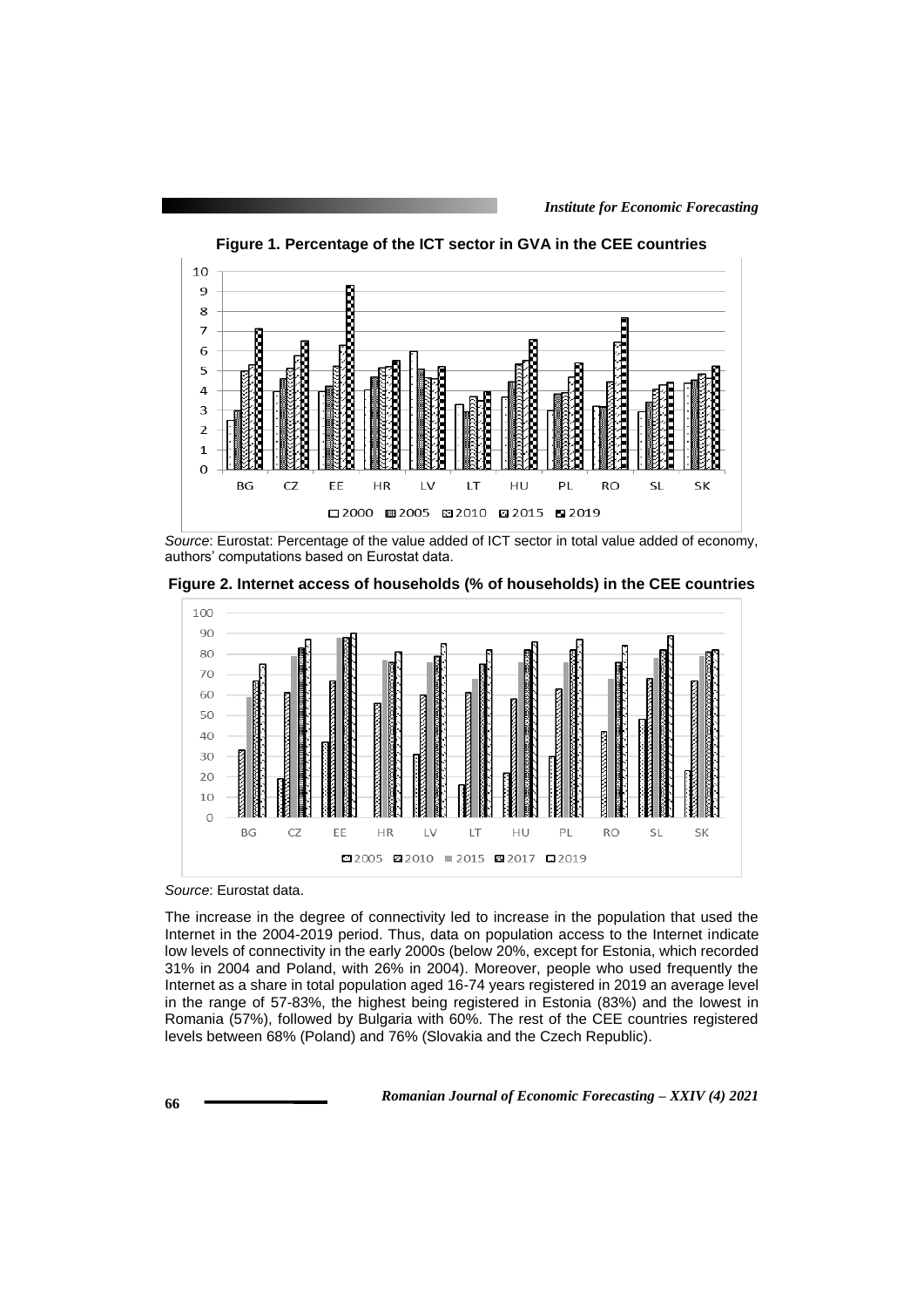Moreover, the share of people who ever have used the Internet increased to the highest level among the analyzed countries in 2019 in Estonia (93%), in the Czech Republic (91%), in Slovakia and Latvia (88%), in Slovenia (87%), followed in downward order by Hungary (86%), Poland and Lithuania (85%), Romania and Croatia (82%), the last ranked being Bulgaria (76%) (Figure 3).



**Figure 3. Internet ever used by individuals in the CEE countries, % of individuals** 

*Source*: Eurostat data.

These developments indicate an increase in the degree of digitization of the analyzed economies and a change in their ranking in the hierarchy of the EU28 member states, but also in the world hierarchy. Thus, according to the Redinex Technology Subindex, in 2004 Estonia was ranked  $25<sup>th</sup>$  out of 102 countries, while Hungary was ranked  $38<sup>th</sup>$ , the Czech Republic was ranked 40<sup>th</sup>, Romania was ranked 53<sup>rd</sup>, Poland was ranked 72<sup>nd</sup> and Bulgaria was ranked  $73<sup>rd</sup>$ . In 2019, the ranking has changed, Estonia being ranked  $24<sup>th</sup>$  out of 134 countries, Slovenia being ranked 29<sup>th</sup>, the Czech Republic 26<sup>th</sup>, Lithuania 32<sup>nd</sup>, Poland 36<sup>th</sup>, Slovakia 34<sup>th</sup>, Hungary 31<sup>st</sup>, Bulgaria 43<sup>rd</sup> and Romania 46<sup>th</sup> as according to the data published by the PORTULANS Institute in 2020.

The human capital is paramount in implementing the digital technologies; on the educational level, the endowment with skills, the knowledge in applying and successfully developing such technologies depending to a large extent their success.

### *2.1 Data presentation*

The data used in the model are annual data for the 2000-2019 period from the Eurostat database.

Given the multitude of indicators used in the international analyses to highlight the degree of digitization of countries, from among them were selected those that had a close relationship with the indicator chosen for the welfare of population, namely the GDP per capita - denoted by Y. In order to identify the explanatory variables, we took into account, on the one hand, the indicators that can highlight the degree of digitization of the analyzed economies.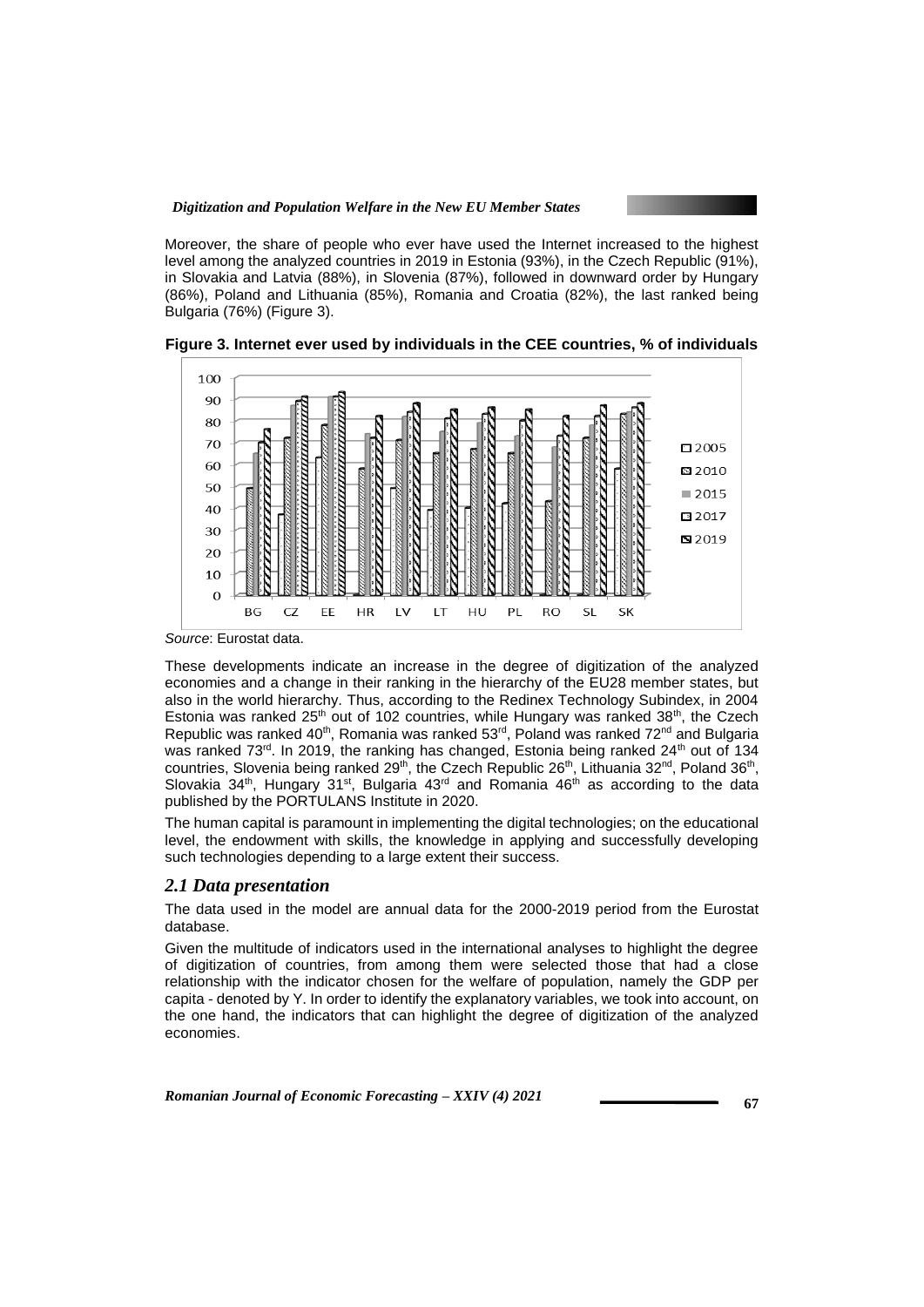The indicators, computation methods, data sources and the levels of Pearson correlation with the dependent GDP per capita variable are shown in Table 1.

### **Table 1**

| Variables used in the model and the Pearson correlation with GDP per capita |                                                                    |                   |                                         |  |  |  |
|-----------------------------------------------------------------------------|--------------------------------------------------------------------|-------------------|-----------------------------------------|--|--|--|
| Variable used in the<br>model                                               | Computation method                                                 | Pearson<br>Coeff. | Source of data                          |  |  |  |
| GDP per capita (Y)                                                          | Chain linked volumes<br>(2010); euro per capita                    |                   | Eurostat data [nama_10_pc]              |  |  |  |
| Gross fixed capital<br>formation (K)                                        | As percent of GDP (%)                                              | 0.7848            | Eurostat data [nama 10 gdp]             |  |  |  |
| (Ic)                                                                        | VAB of the ICT sector As percentage in total VAB<br>of the economy | 0.620             | Eurostat data, table<br>[rd p persocc]) |  |  |  |
| Total employment (L)                                                        | Domestic concept,<br>thousand hours worked                         | $-0.302$          | Eurostat [nama 10 a64 e]                |  |  |  |
| Employed in ICT (Li)                                                        | As percent of total                                                | 0.592             | Eurostat [nama_10_a64_e]]               |  |  |  |

generated by the use of very different measure units. *2.2 Presentation of the model and results*

The all-data series were transformed by logarithm in order to diminish the discrepancies

employment

Intramural R&D expenditure (GERD) in euro per capita

Expenditure on the R&D sector (R)

Households' Internet

access (Ih)

*Source*: Authors.

Many studies used multiple regressions as a method, given the possibility of using time, cross-sectional and panel data series (Asteriou, 2009). In the paper, we chose as method the use of panel models, which, according to Hiasio (2003), provide a higher degree of freedom and are more suitable for cross-sectional data and time series, allowing for the inclusion of a higher number of variables (including pseudo-variables), for control of heterogeneity of variables and for verification of the delay effect. Another reason for using the panel models is their ability to control for the possible correlation, the time-invariant heterogeneity without its observation (Arellano, 2009, p.2).

In order to highlight the impact of digitization on the welfare of population, we start from a basic panel model described as in equation 1.

$$
y_{i,t} = \alpha + \beta_1 X_{i,t} + \beta_2 Z_{i,t} + \beta_3 W_{i,t} + \delta_i + \varepsilon_{i,t}
$$
\n<sup>(1)</sup>

0.9298 Eurostat data, table [rd\_e\_gerdtot]

Percentage of households | 0.553 Eurostat data [isoc\_ci\_in\_h]

where: Y is the gross domestic product per capita as an indicator of population welfare as dependent variable, expressed as 2010 chain linked volumes, euro per capita received by country i at time t, with i=1, ...N, and t=1, ...T.  $\alpha$  is a constant term, X is a vector of macroeconomic variables (expressed by indicators: gross capital formation-K and labor – L). Z is a vector of direct effect of digitization expressed as share of GVA in the ICT sectors in total economy GVA (Ic) and W is a vector of indirect effects of digitization generated by creative and digital ability of human capital expressed as intramural R&D expenditure (GERD) by sectors of performance per capita (R), share of employment in ICT sectors in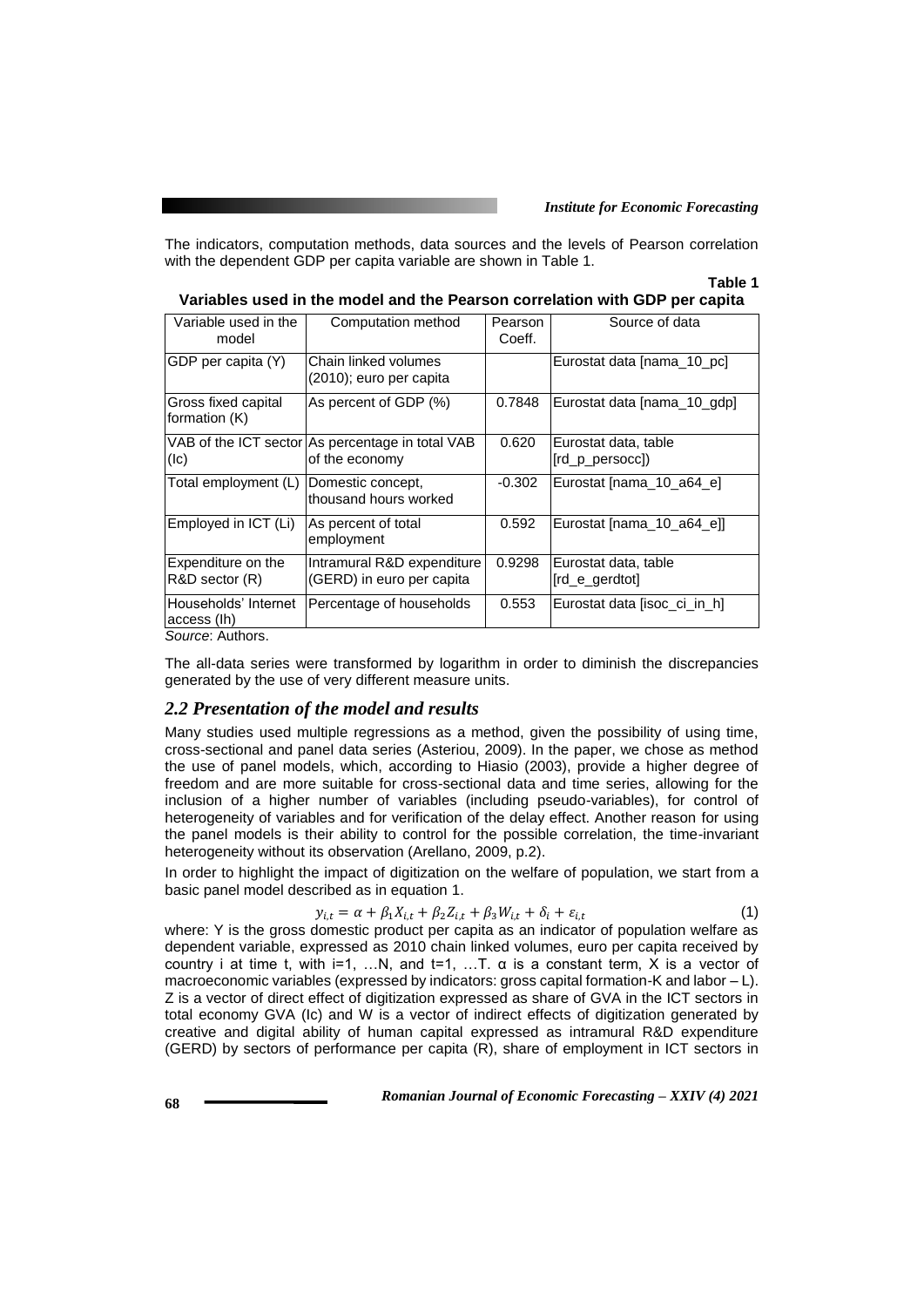total employment (Li) and households' Internet access (Ih). We consider the employment in ICT sector (Li) as proxy for advanced digital abilities of human capital and households' Internet access as proxy for digital connectivity of people. Also,  $\delta_i$  is the individual error component and e<sub>i,t</sub> is the random disturbance, ε<sub>i,t</sub>  $\sim$  IID(0,  $\sigma_u^2$ ).

The results of statistical descriptions of the dependent and independent variables included in the three models, mean, median, maximum and minimum values, standard deviation, skewness and kurtosis and the J. Bera coefficient are presented in Table 2.

**Table 2** 

|                       | Υ        | Κ     |        | lh       | R        | Li       | Ic       |
|-----------------------|----------|-------|--------|----------|----------|----------|----------|
| Mean                  | 3.995    | 1.356 | 6.665  | 1.710    | 1.884    | 0.341    | 0.656    |
| Median                | 4.013    | 1.349 | 6.593  | 1.806    | 1.899    | 0.357    | 0.663    |
| Maximum               | 4.316    | 1.566 | 7.520  | 1.954    | 2.677    | 0.696    | 0.969    |
| Minimum               | 3.479    | 1.191 | 6.012  | 0.477    | 0.820    | $-0.076$ | 0.399    |
| Std. Dev.             | 0.170    | 0.070 | 0.426  | 0.268    | 0.411    | 0.135    | 0.100    |
| <b>Skewness</b>       | $-0.570$ | 0.160 | 0.440  | $-2.040$ | $-0.246$ | $-0.377$ | $-0.047$ |
| Kurtosis              | 3.008    | 2.558 | 2.207  | 7.540    | 2.645    | 3.560    | 2.767    |
|                       |          |       |        |          |          |          |          |
| Jarque-Bera           | 11.793   | 2.723 | 12.852 | 274.801  | 3.336    | 8.094    | 0.577    |
| Probability           | 0.003    | 0.256 | 0.002  | 0.000    | 0.189    | 0.017    | 0.749    |
|                       |          |       |        |          |          |          |          |
| Observations          | 218      | 220   | 220    | 177      | 218      | 220      | 220      |
| <b>Cross sections</b> | 11       | 11    | 11     | 11       | 11       | 11       | 11       |

**Statistical description of the data**

*Source*: Authors' computations.

The statistical analysis of the series indicates that all the series take values between  $+0.5$ and -0,5 which show a slight asymmetry, so we may say that the data are fairly symmetrical and could not affect the performance of the models (except for the Ih indicator). The Kurtosis indicator higher than 3 is leptokurtic, which means that a lot of outliers may be found in the data, especially in the case of series with the highest level (7.54), recorded for the Ih indicator. These high levels show that there is a gap between mean and items, even after we applied a simple solution such as a log transformation to fit skewed and kurtosis distribution into a Gaussian one.

In order to test for stationarity of the logarithm series, we used four tests, namely the Levin, Lin, Chu test (2002) and the Im, Pesaran and Shin test (2003), to which we have added two Fisher-type tests: the Augmented-Dickey Fuller test and the Philips Perron test (Maddala and Wu and Choi). The all-data series were tested in logarithm, and the results of the unit root stationarity test is presented in Table 3. Testing the stationarity of each series indicates that, according to the results of all unit root tests presented in Table 3, all the logarithm series are stationary in first differences.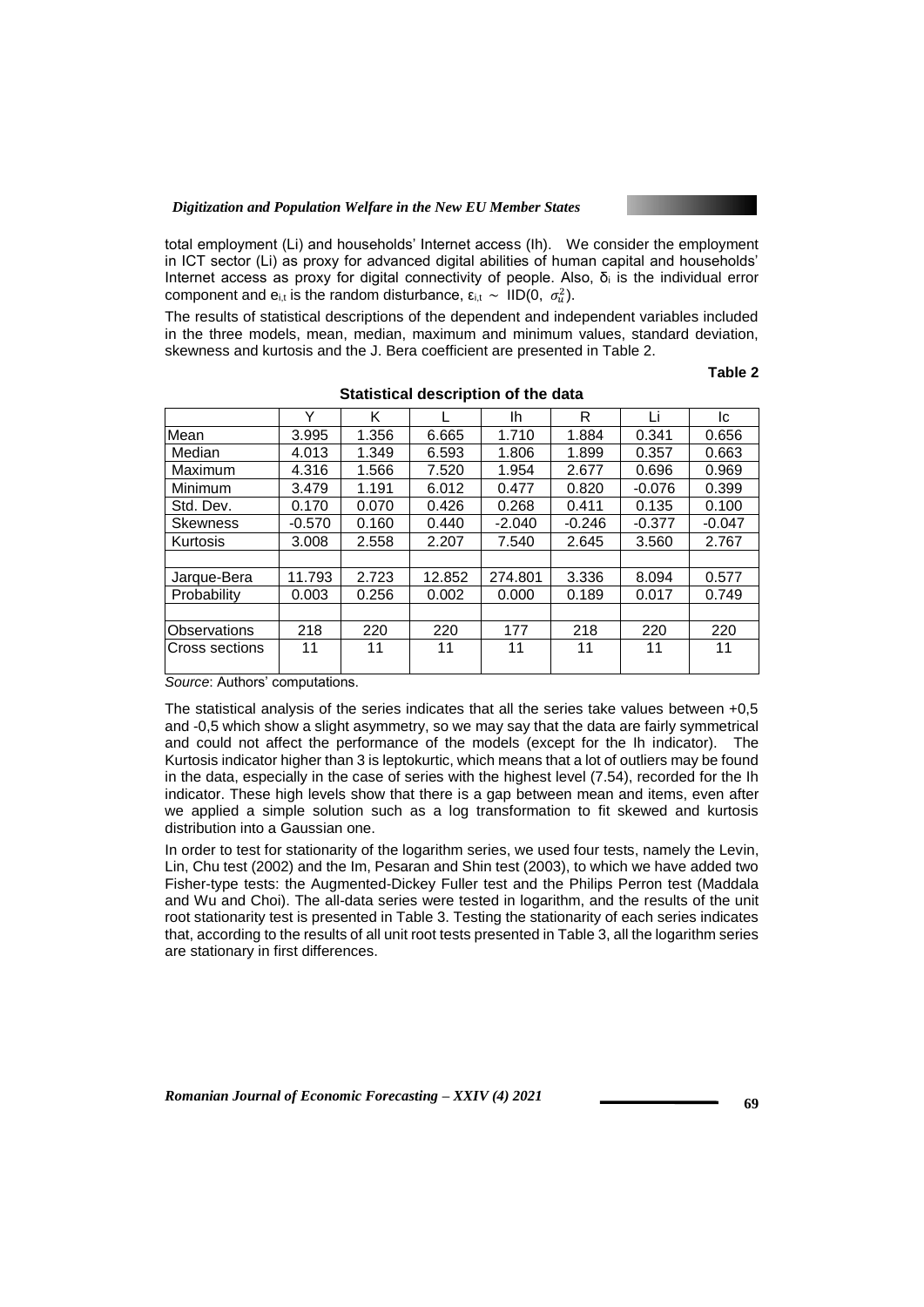#### **Table 3**

|                       | Level with individual effects |                     |          |          | 1st Difference with individual effects |           |         |         |
|-----------------------|-------------------------------|---------------------|----------|----------|----------------------------------------|-----------|---------|---------|
|                       |                               | lm,                 | ADF -    | PP-      |                                        | Im,       | ADF -   | PP-     |
| Variables/<br>methods | Levin, Linl                   | Pesaran             | Fisher   | Fisher   | Levin, Lin                             | Pesaran   | Fisher  | Fisher  |
|                       | &Chu t*                       | Shin <sub>W</sub> - | Chi-     | Chi-     | &Chu t*                                | ShinW-    | Chi-    | Chi-    |
|                       |                               | stat**              | square   | square   |                                        | stat**    | square  | square  |
| Υ                     | $-2.470$                      | 0.5074              | 16.923   | 17.765   | $-7.738$                               | -4.843    | 60.545  | 51.101  |
|                       | (0.006)                       | (0.694)             | (0.768)  | (0.719)  | (0.000)                                | (0.000)   | (0.000) | (0.000) |
| K                     | $-3.410$                      | $-3.147$            | 45.86    | 27.42    | $-9.497$                               | $-7.373$  | 92.567  | 115.66  |
|                       | (0.0003)                      | (0.0008)            | (0.002)  | (0.196)  | (0.000)                                | (0.000)   | (0.000) | (0.000) |
|                       | $-2.517$                      | $-1.6115$           | 34.3413  | 19.3607  | $-5.5669$                              | $-5.0897$ | 66.8117 | 62.407  |
|                       | (0.0059)                      | (0.0535)            | (0.0453) | (0.623)  | (0.000)                                | (0.000)   | (0.000) | (0.000) |
| lc.                   | 0.3170                        | 2.4809              | 11.545   | 19.2746  | $-8.1349$                              | $-7.9319$ | 100.811 | 137.769 |
|                       | (0.6244)                      | (0.9934)            | (0.9661) | (0.6283) | (0.000)                                | (0.000)   | (0.000) | (0.000) |
| Li                    | $-0.7734$                     | 4.6534              | 5.3106   | 4.88706  | $-9.4102$                              | $-8.8229$ | 115.106 | 272.373 |
|                       | (0.2196)                      | (1.000)             | (0.9999) | (0.9999) | (0.000)                                | (0.000)   | (0.000) | (0.000) |
| R                     | -2.3748                       | 1.6238              | 12.9948  | 20.4699  | $-10.788$                              | $-8.226$  | 101.096 | 119.953 |
|                       | (0.009)                       | (0.9478)            | (0.9333) | (0.5537) | (0.000)                                | (0.000)   | (0.000) | (0.000) |
| lh.                   | -24.3131                      | 5.1958              | 2.8098   | 0.4473   | $-19.407$                              | $-12.192$ | 124.457 | 91.3239 |
|                       | (0.000)                       | (1.000)             | (1.000)  | (1.000)  | (0.000)                                | (0.000)   | (0.000) | (0.000) |

**Unit root tests**

*Source*: Authors' computations. Probabilities are presented in parentheses.

In order to find out the best model, we tested both the fixed effects model and the random effects model. The Hausman test (1978) rejected the null hypothesis, which stated that the random effects model was preferred. In this context, it was considered that the use of the fixed-effect models can avoid the identification problems generated by unobservable factors at the national level (Glaeser *et al*., 2004; Gennaioli *et al*., 2013).

According to literature, in the case of the panel models it is enough to test for multicollinearity – which shows up when there is a linear relationship among all or some of the variables in the model (Frisch, 1934), resulting in difficulty to reveal the effect of explainable variable on the explained one (Maddala, 1992, pp. 269-270) and of heteroskedasticity, whose presence impacts the efficiency of the estimators. In order to avoid the multicollinearity problem, we have introduced the variables gradually, so that the final model has the highest  $R^2$ , case in which one may conclude that the model does not include collinearity.

To avoid the unwanted effects of heteroskedasticity and contemporary correlation of the cross-section series and to pursue their correction we chose a model with fixed effects for countries and for periods, of pooled-type with least squares method with cross-section SUR (PCSE) with error-correction, with 163 total pool unbalanced observations for the 2003-2019 period (Table 4).

**Table 4** 

**Pooled least squares method with cross-section SUR (PCSE) standard errors & covariance (d.f. correction)**

| Variable | Coefficient | Std. Error | t-Statistic | Prob.  |
|----------|-------------|------------|-------------|--------|
| ັ        | 0.0073      | 0.00129    | 5.6412      | 0.0000 |
| ∆K(-1)   | 0.0468      | 0.0288     | 1.6188      | 0.1079 |
| ΔL       | 0.5245      | 0.0825     | 6.3604      | 0.0000 |
| ∆Li(-2)  | 0.0371      | 0.0224     | 1.6577      | 0.0998 |
| ∆lc(-1   | 0.0826      | 0.0239     | 3.4616      | 0.0007 |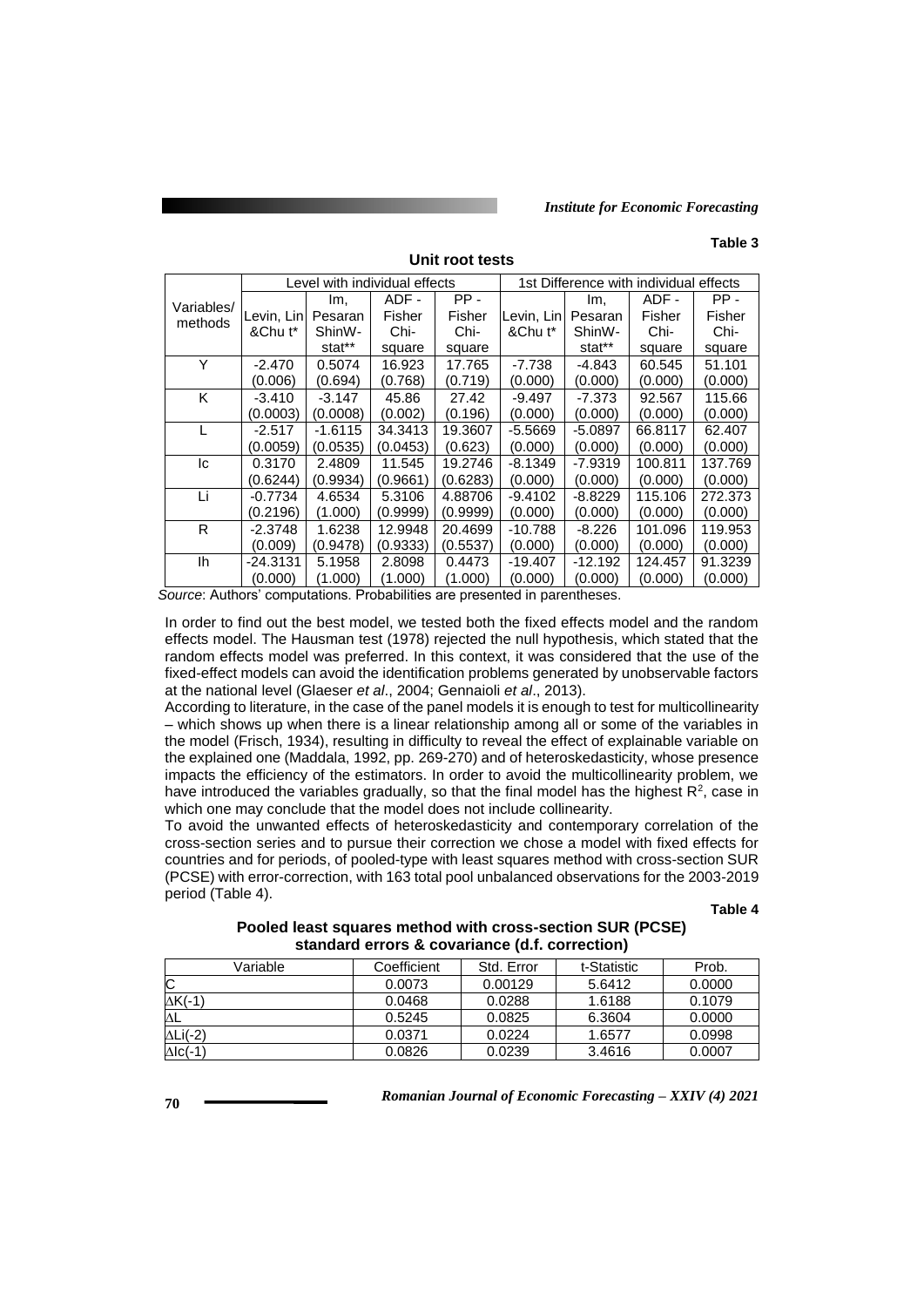| Variable                   | Coefficient | Std. Error | t-Statistic | Prob.  |  |  |
|----------------------------|-------------|------------|-------------|--------|--|--|
| Δlh                        | 0.0468      | 0.0177     | 2.6396      | 0.0093 |  |  |
| $\Delta R(-1)$             | 0.0551      | 0.01911    | 2.8805      | 0.0046 |  |  |
| R-squared                  | 0.85535     |            |             |        |  |  |
| <b>Adjusted R-squared</b>  | 0.89747     |            |             |        |  |  |
| <b>DW</b>                  | 2.0544      |            |             |        |  |  |
| Schwarz criterion          | $-6.0409$   |            |             |        |  |  |
| <b>Fixed effects cross</b> | Yes         |            |             |        |  |  |
| Fixed effects period       | Yes         |            |             |        |  |  |

*Source*: Authors' computations.

The data in the model indicate that R<sup>2</sup> is 0.8553 and adjusted R<sup>2</sup> is 0.8974. The results of the model indicate that macroeconomic variables such as labor (L), physical capital (K) and also gross value added of the ICT sector as percent of total GVA (Ic) and expenditure on the R&D sector (R) have the higher positive influence on population welfare, as we expected. Also, the digitization indicators (Li and Ih) have also a positive influence on the level of welfare, but the coefficients recorded low levels throughout the analyzed period (Table 4). The results are in accordance with the analyses of Vu, Hanafizadeh, and Boihlin (2019), who showed that the papers they had reviewed revealed positive and increasing effects of ICT on economic growth and productivity. Pilat (2004) showed the presence of complementarity between human capital and ICT usage, as well as the importance of relationship between ICT usage and the innovation ability of companies.

Weak evidence of the fact that the Internet has a positive impact on economic growth we find in the study of Stanley, Doucouliagos and Steel (2018), different from the results of other studies. Thus, Bahrini and Quaffas (2019) reveal for the Middle East and North Africa (MENA) countries that the mobile phones and Internet usage were, beside Broadband adoption, the main factors of economic growth over the 2007-2016 period. Moreover, Pradhan *et al*. (2018) have also revealed a positive impact between economic growth and the ICT infrastructure (broadband and Internet).

It should be mentioned that in the case of the Czech Republic, Estonia, Croatia, Hungary, and Slovenia the country effect is negative (the coefficients being -0.00382; -0.00073; - 0.00311; -0.00432 and -0.0037, respectively) while the coefficients for the other countries were positive. Moreover, the analysis of the coefficients for the periods 2008-2009 and 2012- 2014 showed that they were negative, highlighting the adverse effect of the financial crisis of 2007-2009, which was felt stronger in the analyzed countries, the rest of the periods registering positive coefficients, except for 2016 and 2019. The coefficients of the explanatory variables are stable.

The test for fixed effects is presented in Table 5.

**Table 5** 

| Test cross-section and period fixed effects |                  |           |        |  |  |  |
|---------------------------------------------|------------------|-----------|--------|--|--|--|
| <b>Effects Test</b>                         | <b>Statistic</b> | d.f.      | Prob.  |  |  |  |
| Cross-section F                             | 2.6374           | $-10,130$ | 0.0059 |  |  |  |
| Cross-section Chi-square                    | 30.1087          | 10        | 0.0008 |  |  |  |
| Period F                                    | 14.1079          | $-16,130$ |        |  |  |  |
| Period Chi-square                           | 164.0801         | 16        |        |  |  |  |
| <b>Cross-Section/Period F</b>               | 10.2720          | $-26.130$ |        |  |  |  |
| Cross-Section/Period Chi-square             | 182.0026         | 26        |        |  |  |  |
| Source: Authors' computations.              |                  |           |        |  |  |  |

### **Redundant fixed effects tests**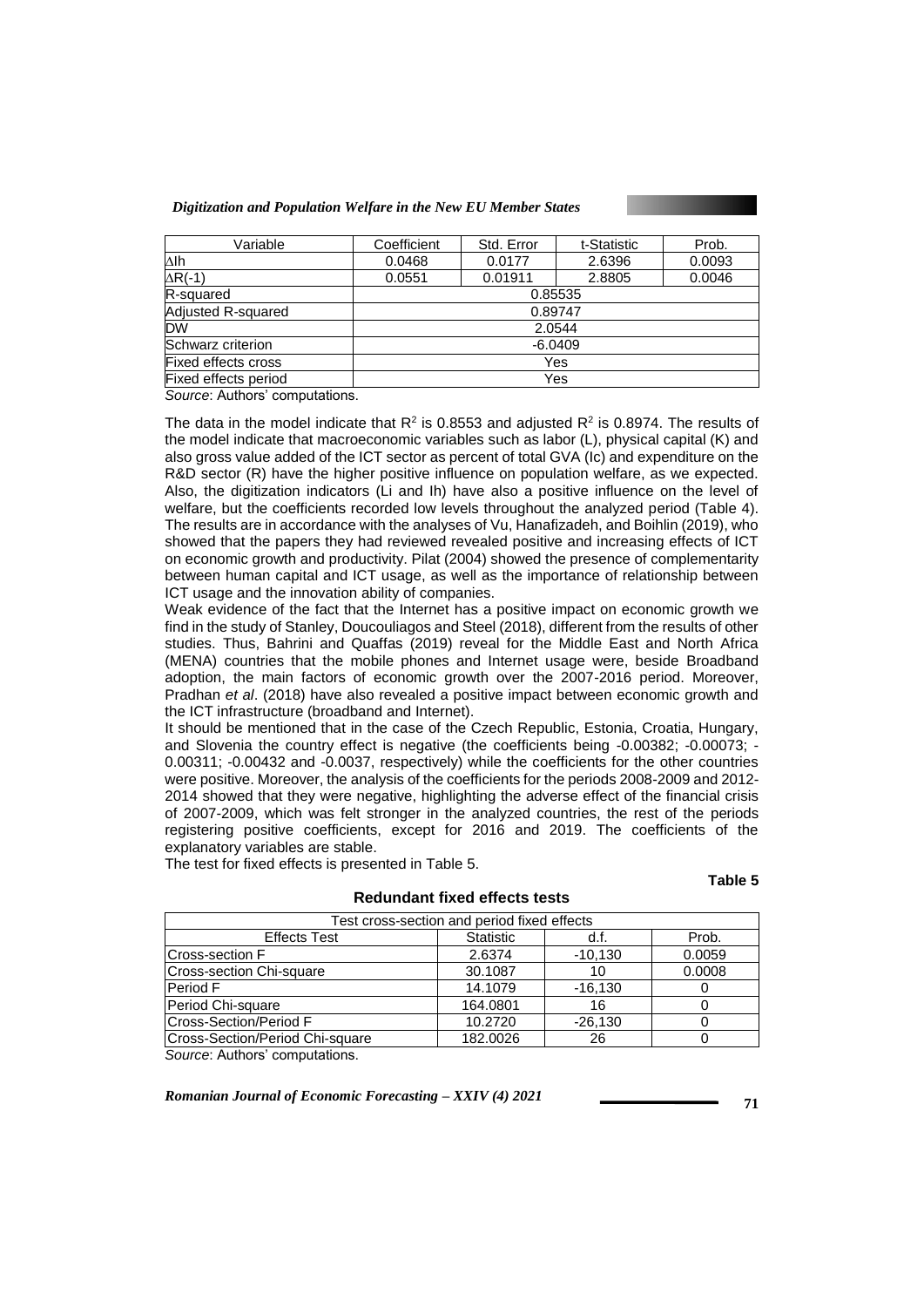It is worth noticing that the hypothesis that cross-section effects are redundant is strongly rejected (the statistical values of 2.6374 and 30.1087 and the associated p value pointing towards this conclusion). Moreover, the following two values strongly reject the hypothesis that there are no effects of the time period taken into account. The latest test results evaluate the significance of all effects and reject the idea of existence of a single intercept in the model.

Furthermore, the model showed both the negative influence of the economic crisis and the existence of differences deriving from the specificity of the countries. The testing of the panel models with random effects for cross-section and period were invalidated by the Hausman test, the model with fixed effects being the one that best models the analyzed phenomenon.

### **Conclusion**

The literature, rich in studies on the influence of human capital and digitization on economic growth, addresses to a lesser extent the effect of all these factors (human capital; digitization and research) together with the level of digitization, on the 11 CEE countries, significant factors that act in a complementary manner on the economies of the countries, contributing to the development of digital society. The analyzed studies revealed contradictory contributions, in relation to the considered periods, the indicators used and the methods applied to reveal the impacts. However, a conclusion may be drawn, namely the importance of such factors in developing the digital society, with different impacts in relation to the implemented policies and the national specific features.

The heterogeneity of the analyzed countries from the point of view of the level of economic development implies an increased attention paid to the analyses regarding the factors that may favor the development of digitization and the reduction in national gaps through appropriate policies.

The paper highlighted the importance of factors such as human capital, research efforts, digitization capacity in ensuring welfare, expressed as gross domestic product per capita. The conclusion is in line with those of ITU (2019), Vu *et al*. (2020) that confirm that the magnitude of ICT contribution to growth and productivity increased over time, and that among the main transmission channels we find: 'learning, technology diffusion, and innovation'.

In the paper, we chose as a method the use of panel models which, according to Hiasio (2003) provide a higher degree of freedom and are more suitable for cross-sectional data and time series; the use of different models and different indicators as proxies for human capital and digitization have highlighted the achievement of positive results, as we expected.

The model highlighted the existence of a positive, statistically significant link, between the gross domestic product per capita and direct and indirect effects of digitization, and the research expenditure as euro/capita. Also, the results of the model show the importance of specific indicators which can ensure the digitization of the economy and, thus, the increase in welfare, as expected according to economic theory. (Pilat, 2004; Wu, 2011; Stanley, Doucouliagos, Steel, 2018; Pradhan *et al*., 2018; Bahrini and Quaffas, 2019). Moreover, the model highlighted both the negative influence of the economic crisis and the country-specific differences.

The limits of the model stem from the difficulty to reveal the indirect ICT effects on welfare, considering the presence also of other factors with multiple influences on population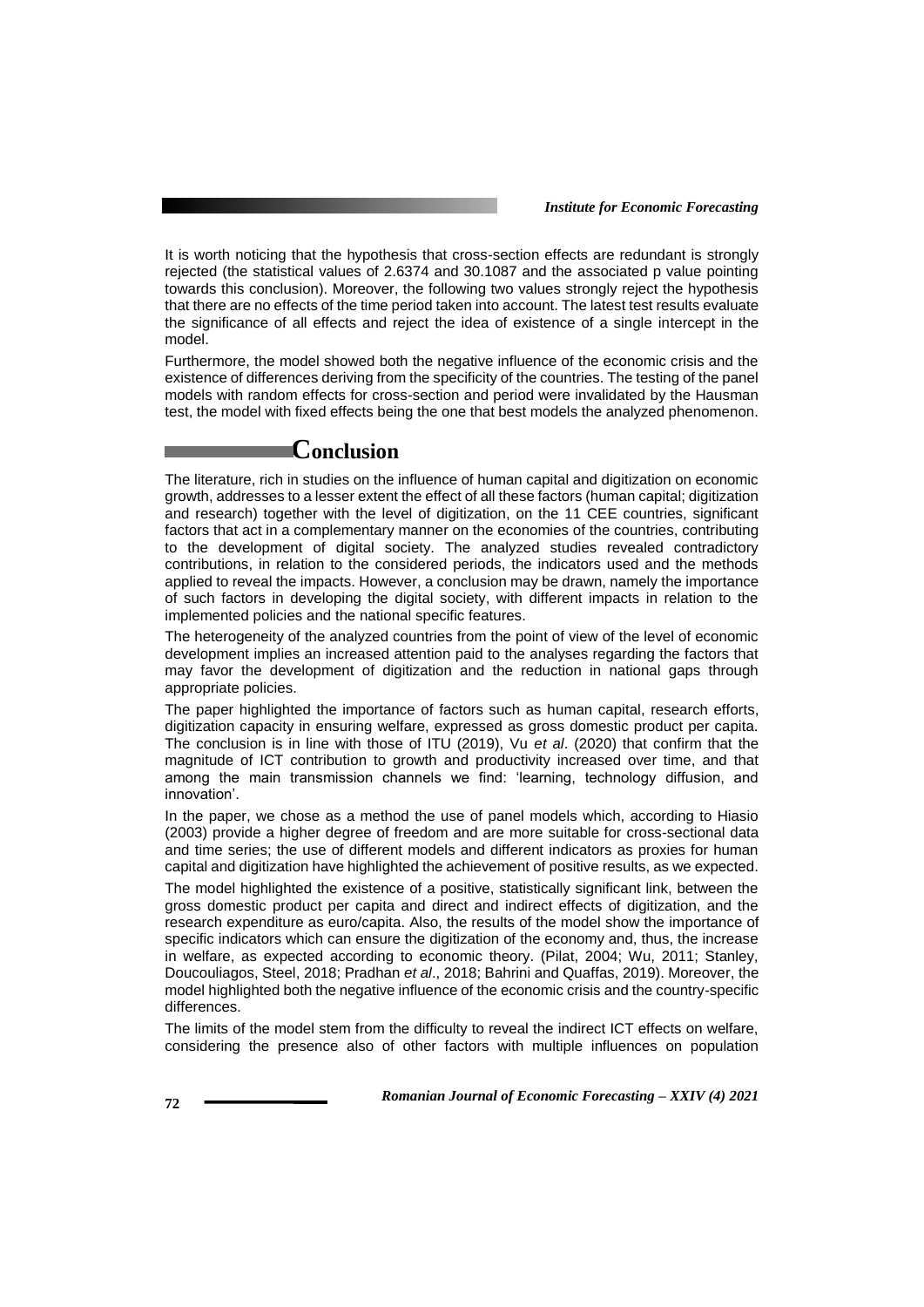

wellbeing. The model has not considered other key factors, such as social media penetration, e-commerce, e-government, e-learning, governmental policies and others.

In the future, we intend to use other alternative variables for digitization in the model, to highlight the extent to which the results were influenced by the choice of the proxy variants for these variables, and to employ cluster analysis to group the countries by level of development, and to further highlight the differences in effects by the development level.

# **References**

- Asteriou, D., 2009. Foreign aid and economic growth: new evidence from a panel data approach for five South Asian countries, *Journal of Policy Modeling*, 31(1), pp.155-161.
- Afonasova M.A., Panfilova, E.E. and Galichkina, M.A., 2018. Social and Economic Background of Digital Economy: Conditions for Transition. *European Research Studies Journal,* XI(3), pp.292-302.
- Bahrini, R., 2019. Impact of information and communication technology on economic growth: evidence from developing countries. *Economies*, 7(21), pp.1-13.
- Balcerzak, P.A. and Pietrzak, B.M., 2017. Digital Economy in Visegrad Countries. Multiplecriteria Decision Analysis at Regional Level in The Years 2012 and 2015.
	- *Journal of Competitiveness*, 9(2), pp.5-18.
- Baltagi, B.H., 2005. *Econometric Analysis of Panel Data*. Chichester: John Wiley & Sons, England.
- Beck N. and Katz. J.N., 1995. What to Do (and Not to Do) with Time-Series Cross-Section Data. *American Political Science Review*, 89, pp.634–47.
- Berry, D.M., 2016. *The philosophy of software*. London: Palgrave Macmillan. doi:10.1057/9780230306479.
- Biagi, F. and Parisi, M.L., 2012. Are ICT, Human Capital and Organizational Capital Complementary in Production? Evidence from Italian Panel Data. *JRC Techical Report*, European Commission. Available at:<http://www.jrc.ec.europa.eu>.
- Bukht, R. and Heeks R., 2017. Defining Conceptualising and measuring the digital economy. *Development Informatics Working Paper* No. 68.
- Cámara, N. and Tuesta D.A., 20107. DiGiX: The Digitization Index. *Working Paper*, No. 17.
- Chivot, E., 2019. A Roadmap for Europe to Succeed in the Digital Economy. Center for data Innovation. Available at:

<https://s3.amazonaws.com/www2.datainnovation.org/2019-roadmap-foreurope-digital-economy.pdf>.

- De Freitas, W., 2020. The digital economy is becoming ordinary. Best we understand it, The CQNVERSATION. Available at: <https://theconversation.com/the-digitaleconomy-is-becoming-ordinary-best-we-understand-it-130398>.
- Dufva, T. and Dufva, M., 2019. Grasping the future of the digital society. *Future* 107, pp17-28.
- European Commission, 2019. Digital Economy and Society Index Report 2019. Human capital.
- Dutta S. and Lanvin, B., 2020. The network readiness Index 2020, Accelerating digital
	- transformation in a post-COVID Global Economy. *PORTULAND Institute*. Available at: [<https://networkreadinessindex.org/wp](https://networkreadinessindex.org/wp-content/uploads/2020/11/NRI-2020-V8_28-11-2020.pdf)
		- [content/uploads/2020/11/NRI-2020-V8\\_28-11-2020.pdf>](https://networkreadinessindex.org/wp-content/uploads/2020/11/NRI-2020-V8_28-11-2020.pdf).
- European Commission, 2020. European Semester thematic factsheet skills for the labour market. Available at: <https://ec.europa.eu/info/sites/info/files/european
	- semester\_thematic-factsheet \_skills-for-labour-market\_en\_0.pdf>.
- Frisch, R., 1934. Statistical Confluence Analysis by Means of Complete Regression Systems. *Oslo: University Institute of Economics Publication* No. 5.
- Glaeser, E.L., La Porta, R., Lopez-de-Silane F. and Shleifer, A., 2004. Do Institutions Cause Growth? *NBER Working Paper Series*, No.10568.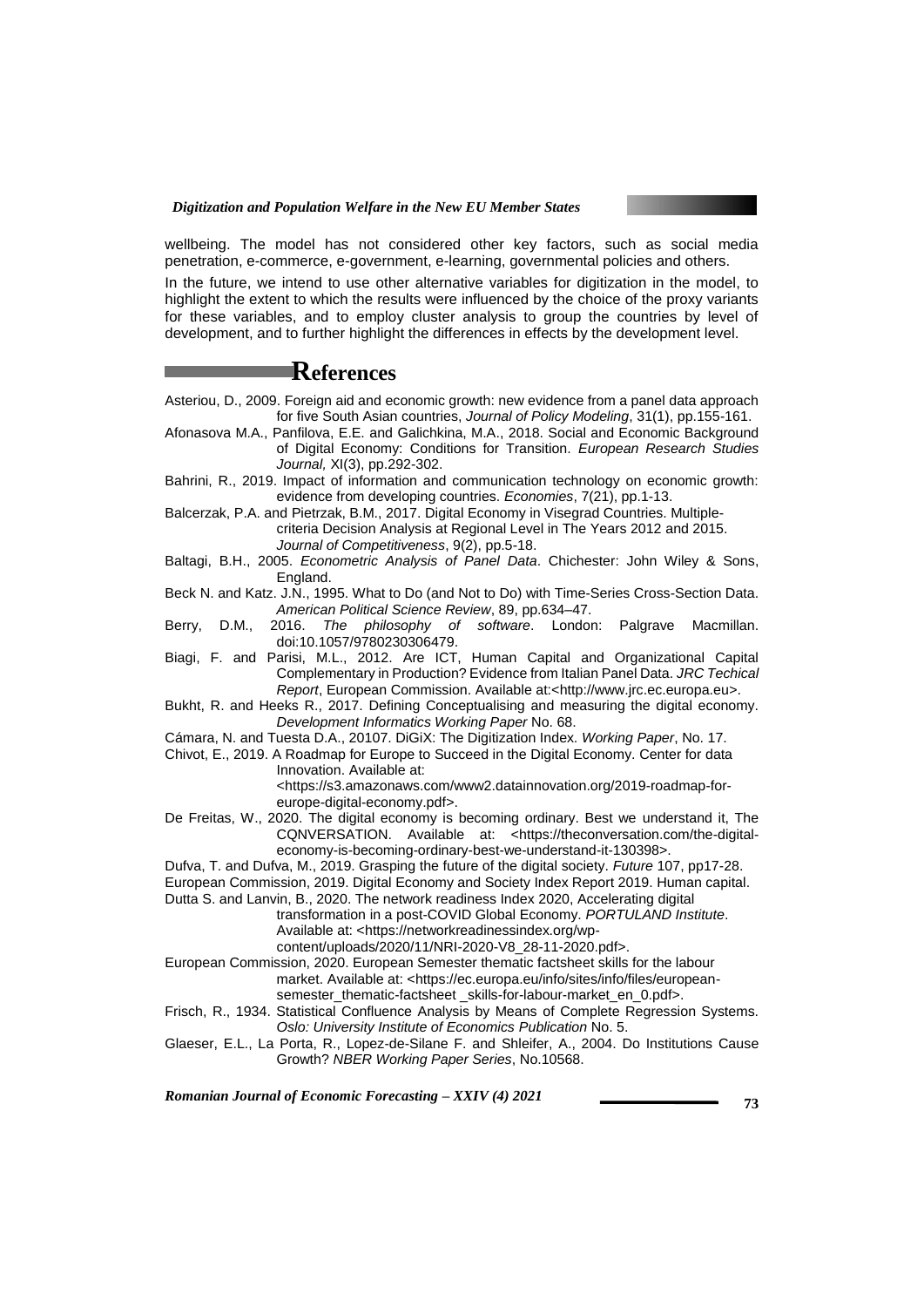- Gennaioli, N., La Porta, R., Lopez de Silanes, F. and Shleifer, A., 2013. Human capital and regional development. *The Quarterly Journal of Economics*, pp.105–164.
- Goldfarb, A. and Tucker, C., 2017. Digital economics. *National Bureau of Economic Research Working paper* 23684.
- Goldfarb, C Tucker, 2017. Digital economics. *National Bureau of Economic Research Working paper* 23684.

Hausman, J.A., 1978. Specification Tests in Econometrics. *Econometrica*, 46(6), pp.1251–1271. Herrero A.C., Xu J., 2018. How big is the China's digital economy? *Working paper* Issue 04.

Hsiao, Ch., 2003. *Analysis of panel data* (2nd ed.). Cambridge: Cambridge University Press.

- Im, K.S., Pesaran, M.H. and Shin, Y., 2003. Testing for unit roots in heterogeneous panels. *Journal of Econometrics*, 115, pp. 53–74.
- ILO, 2020. Towards a brighter future of work in the digital economy. *Global Research webinar*. Available at: <https://www.ilo.org/wcmsp5/groups/public/---ed\_dialogue/-- sector/documents /publication /wcms\_762078.pdf>.
- IMF, 2018. Measuring the Digital Economy. IMF *Staff Report*. Available at:

<https://www.elibrary. imf.org /doc/IMF007/25936-9781498307369/25936-

9781498307369/Other\_formats/Source\_PDF/25936-9781498308120.pdf>.

- ITU, 2019. The Economic contribution of broadband, digitization and ICT regulation: Econometric<br>modelling for the Americas. ITU Publications. Available at: Americas. <https://digitalregulation.org/wp-content/uploads/D-PREF-EF.BDT\_AM-2019- PDF-E.pdf> [Accessed on 20 March 2021].
- Kazakova, S., Dunne, A. and Bijwaard, D., 2020. European enterprise survey on the use of technologies based on artificial intelligence. *Publications Office of the European Union*, Luxembourg. Available at: <https://ec.europa.eu/digitalsingle-market/en/news/european-enterprise-survey-use-technologies-basedartificial-intelligence>.
- Kwilinski, A., Vyshnevskyi O. and Dzwigol, H., 2020. Digitalization of the EU Economies and People at Risk of Poverty or Social Exclusion. *Journal of Risk and Financial Management*, 13, pp.1-14. doi: 103390/jrfm 13070142.
- Kononova, K., 2015. Some aspects of ITC measurement: Comparative analysis of E-Indexes. Available at: <https://www.researchgate.net/publication/286624029>.
- L'Hoest, 2001. The European Dimension of the Digital Economy, INTERECONOMICS, McKinsey Global Institute. Disruptive technologies: Advances that will transform life, business, and the global economy. New York: McKinsey & Company, Inc.
- Levin, A., Lin, C.F. and Chu, C.S.J., 2002. Unit root tests in panel data: Asymptotic and finitesample properties. *Journal of Econometrics*, 108, pp. 1–24.
- Pesaran, M.H., 2007. A simple panel unit root test in the presence of cross section dependence. *Journal of Applied Econometrics*, 27, pp. 265–312.
- Maddala, G.S., 1992. *Introduction to Econometrics*, 2nd Edition. New Jersey: Prentice Hall.
- Mentsiev, A.U., *et al*., 2020. The Concept of Digitalization and Its Impact on the Modern Economy, Advances in Economics. *Business and Management Research*, 128, pp. 2960- 2964.
- Mićić, L., 2017. Digital transformation and its influence on GDP. *Economics*, 5(2), pp.135-147.
- Nagy, K.H., 2016. *Mastering digital transformation. Toward a Smarter Society, Economy, City and Nation*. Emerald Group Publishing Limited, UK.
- Negroponte, N., 1995. Being Digital, Holder&Stoughton. Available at:
- <http://governance40.com/wp-content/uploads/2018/12/Nicholas-Negroponte-Being-Digital-Vintage-1996.pdf>.
- Nosova, S.S, *et al*., 2018. The digital economy as a new paradigm for overcoming turbulence in the modern economy of Russia. *Espacios*, 39(24).
- OECD, 2019. Measuring the Digital Transformation A Roadmap for the Future. Available at: <https://www.oecd-ilibrary.org/docserver/9789264311992-en.pdf?expires=